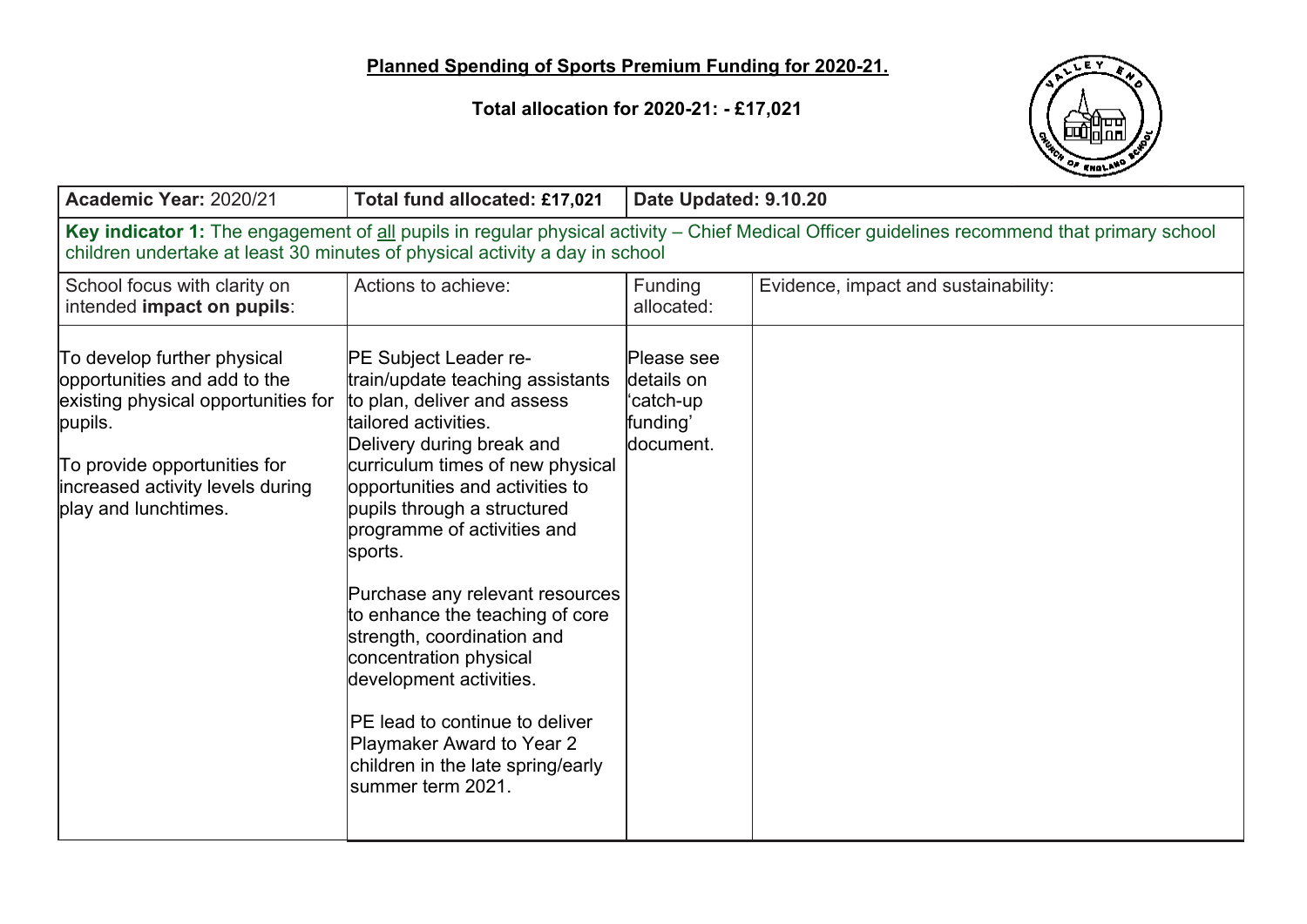| To introduce and teach new                                          | Playmaker trained children will                                                                                                                                                                                                                                                                                                                                                         | Please see |  |
|---------------------------------------------------------------------|-----------------------------------------------------------------------------------------------------------------------------------------------------------------------------------------------------------------------------------------------------------------------------------------------------------------------------------------------------------------------------------------|------------|--|
| physical activities to all pupils                                   | organise and run activities/gamesdetails on                                                                                                                                                                                                                                                                                                                                             |            |  |
| across the school.                                                  | for all children during play and                                                                                                                                                                                                                                                                                                                                                        | 'catch-up  |  |
| To continue to embed core skills                                    | lunch times during the Summer                                                                                                                                                                                                                                                                                                                                                           | funding'   |  |
| through progression of some<br>activities.                          | Term.                                                                                                                                                                                                                                                                                                                                                                                   | document.  |  |
|                                                                     | 'Activity days' planned across<br>Autumn and Spring Term. This<br>will take place in class 'bubbles'<br>rather than whole school due to<br>Covid restrictions.                                                                                                                                                                                                                          |            |  |
|                                                                     | Purchase any relevant resources<br>to enhance the teaching of core<br>strength, coordination and<br>concentration physical<br>development activities.<br>• Badminton rackets and<br>nets to enable Year 1 to<br>introduce the new skills.<br>Stacking cups to be<br>$\bullet$<br>purchased for EYFS.<br>Bicycles, helmets and bike<br>$\bullet$<br>racks to be purchased for<br>Year 2. |            |  |
| Enhancement of physical<br>development for those pupils in<br>EYFS. | Qualified teacher to plan and<br>teach 'extra' physical<br>development activities - focusing<br>on gross motor skills.                                                                                                                                                                                                                                                                  |            |  |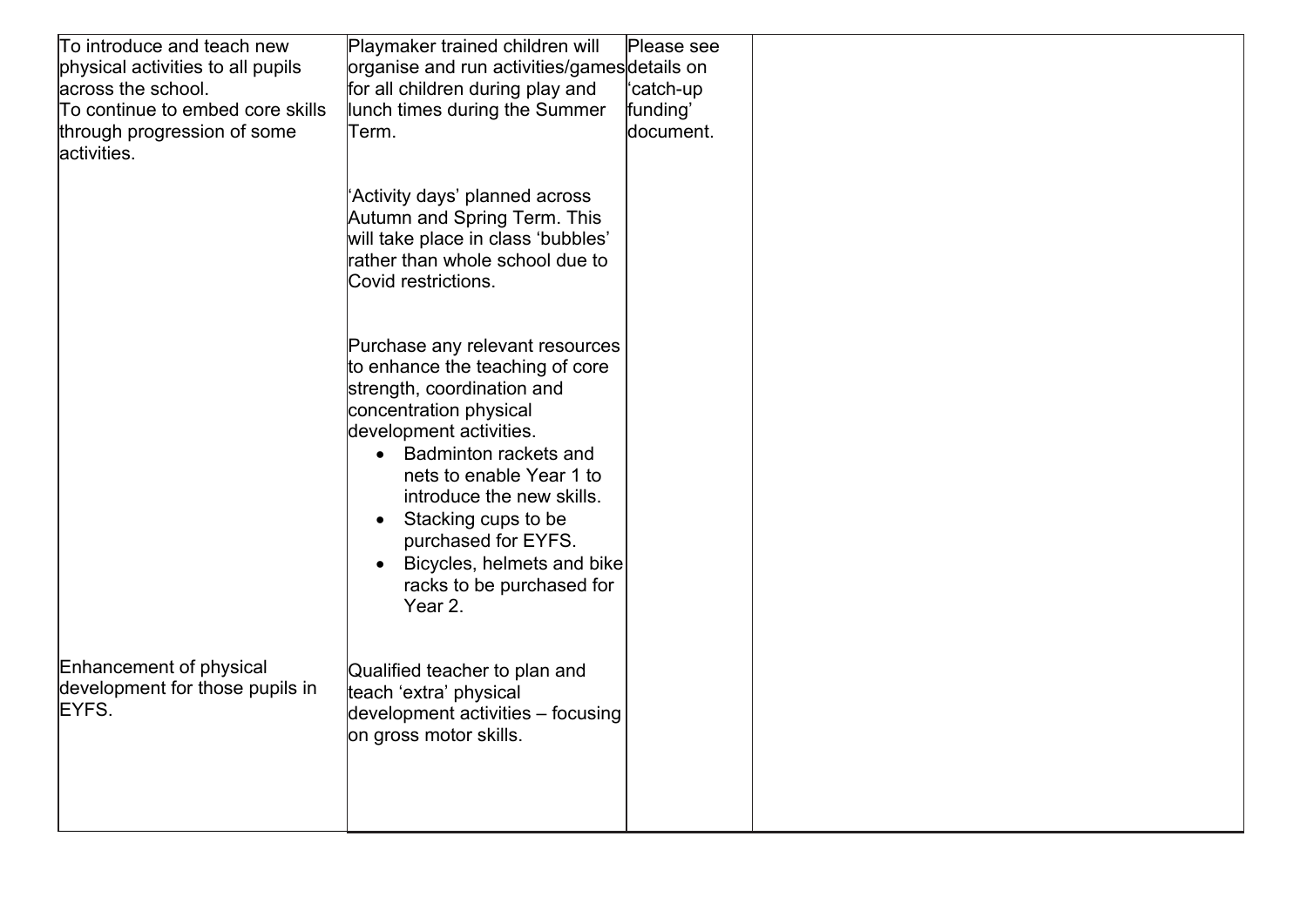| whole school improvement                                                                                                                                                                                                                                                 |                                                                       |                                                                            | Key indicator 2: The profile of Physical Education, School Sport and Physical Activity (PESSPA) being raised across the school as a tool for |
|--------------------------------------------------------------------------------------------------------------------------------------------------------------------------------------------------------------------------------------------------------------------------|-----------------------------------------------------------------------|----------------------------------------------------------------------------|----------------------------------------------------------------------------------------------------------------------------------------------|
| School focus with clarity on<br>intended impact on pupils:                                                                                                                                                                                                               | Actions to achieve:                                                   | Funding<br>allocated:                                                      | Evidence, impact and sustainability:                                                                                                         |
| To continue to raise the profile of<br>new and alternative physical<br>activities and sports across the<br>whole school.<br>To continue to embed some of the<br>activities the children have<br>experienced so improving ABC's<br>(Agility, Balance and<br>Coordination) | 'Activity days' planned in for<br>Autumn and spring term as<br>above. | Please see<br>details on<br>catch-up <sup>'</sup><br>funding'<br>document. |                                                                                                                                              |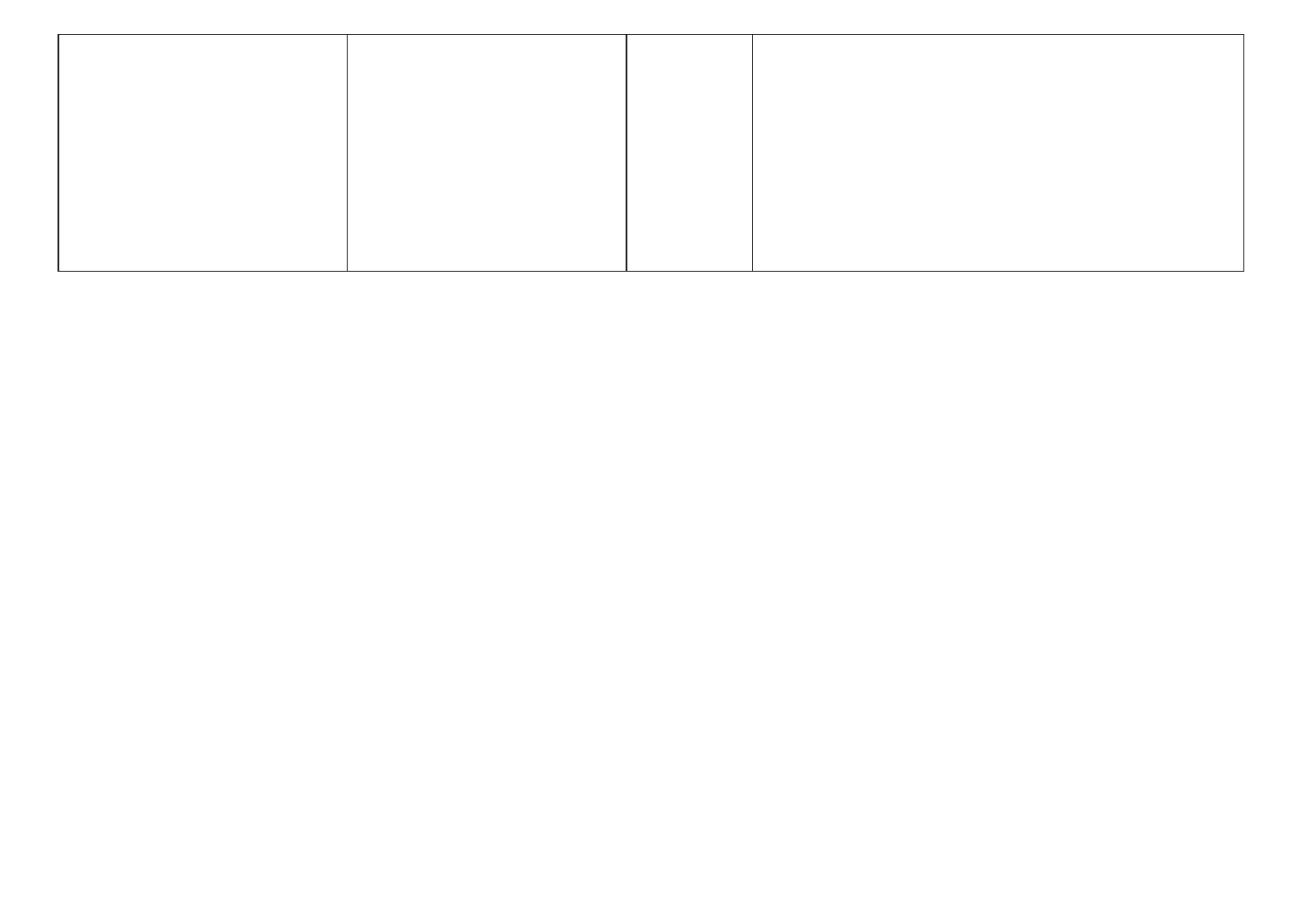| Key indicator 3: Increased confidence, knowledge and skills of all staff in teaching PE and sport                                                                                                         |                                                                                                                                                                                                                                                                                                                                                                                                                                                        |                                                                            |                                      |
|-----------------------------------------------------------------------------------------------------------------------------------------------------------------------------------------------------------|--------------------------------------------------------------------------------------------------------------------------------------------------------------------------------------------------------------------------------------------------------------------------------------------------------------------------------------------------------------------------------------------------------------------------------------------------------|----------------------------------------------------------------------------|--------------------------------------|
| School focus with clarity on<br>intended<br>impact on pupils:                                                                                                                                             | Actions to achieve:                                                                                                                                                                                                                                                                                                                                                                                                                                    | Funding<br>allocated:                                                      | Evidence, impact and sustainability: |
| To develop staff skills and<br>knowledge of teaching of new and<br>alternative physical activities and<br>sports across the whole school.                                                                 | 3 x 'physical activity days'<br>planned across Autumn and<br>Spring terms. Activities<br>developed and led by all<br>teachers.                                                                                                                                                                                                                                                                                                                         | Please see<br>details on<br>catch-up <sup>'</sup><br>funding'<br>document. |                                      |
| To develop further physical<br>opportunities and add to the<br>existing physical opportunities for<br>pupils.<br>To provide opportunities for<br>increased activity levels during<br>play and lunchtimes. | PE Subject Leader re-<br>train/update teaching assistants<br>to plan, deliver and assess<br>tailored activities.<br>Delivery during break and<br>curriculum times of new<br>physical opportunities and<br>activities to pupils through a<br>structured programme of<br>activities and sports.<br>Purchase any relevant<br>resources to enhance the<br>teaching of core strength,<br>coordination and concentration<br>physical development activities. |                                                                            |                                      |